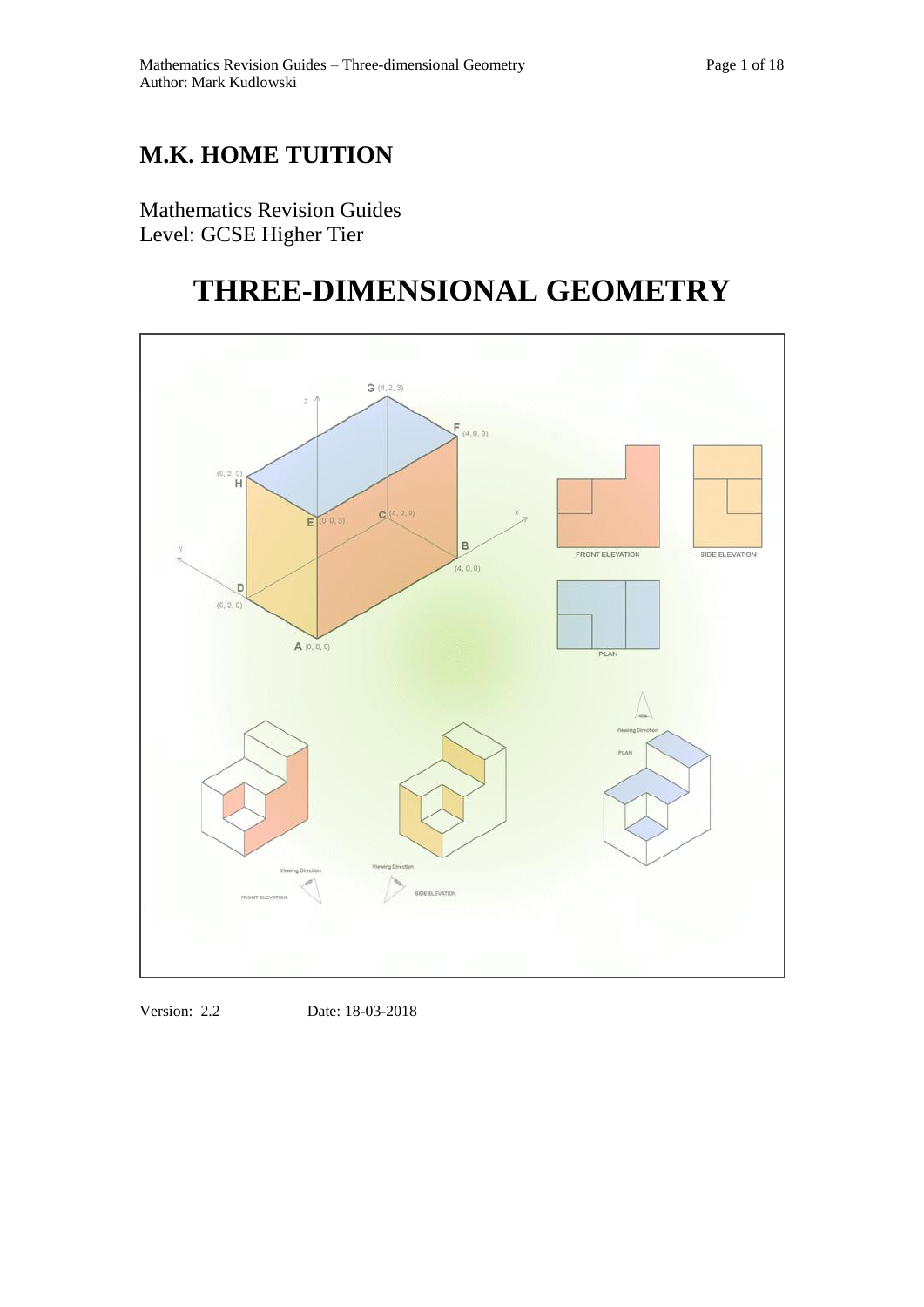### **THREE-DIMENSIONAL GEOMETRY**

There are various ways of representing a three-dimensional figure in two dimensions.

One method is to display it in **isometric projection**, where lengths are true to scale and the object is viewed from equal angles to all the three axes. The dots on an isometric grid coincide with the corners of the tessellation of equilateral triangles.

**Example (1):** Draw a  $4 \times 3 \times 2$  cuboid using isometric projection. (The blank grid would normally be supplied with the exam question.)

The diagram on the right shows one possible alignment.

Note how *lengths* are preserved, but *angles* are not; right angles in nature do not appear as right angles in the projection. .



#### **The three-dimensional coordinate system.**

The coordinate system in two-dimensional space makes use of *two* axes at right angles to one another. Extending to three dimensions, we make use of a third axis, the *z-*axis, perpendicular to both the *x-* and *y-*axes.

In the example on the right, the lowermost corner of the cuboid is taken to be the origin of the coordinate system.

If we were to view the cuboid by looking directly at the blue face, we would find the *x-* and *y-*axes in their expected position , whilst the *z*-axis would appear to point out vertically from the origin.

The *positive z-*axis points *outwards* from the paper towards the eye. Conversely, the negative *z-*axis points 'into the depth' of the paper.



Points in three-dimensional space have (*x, y, z*) coordinates, where the origin is taken as (0, 0, 0).

The next examples demonstrate the 3-D coordinate system.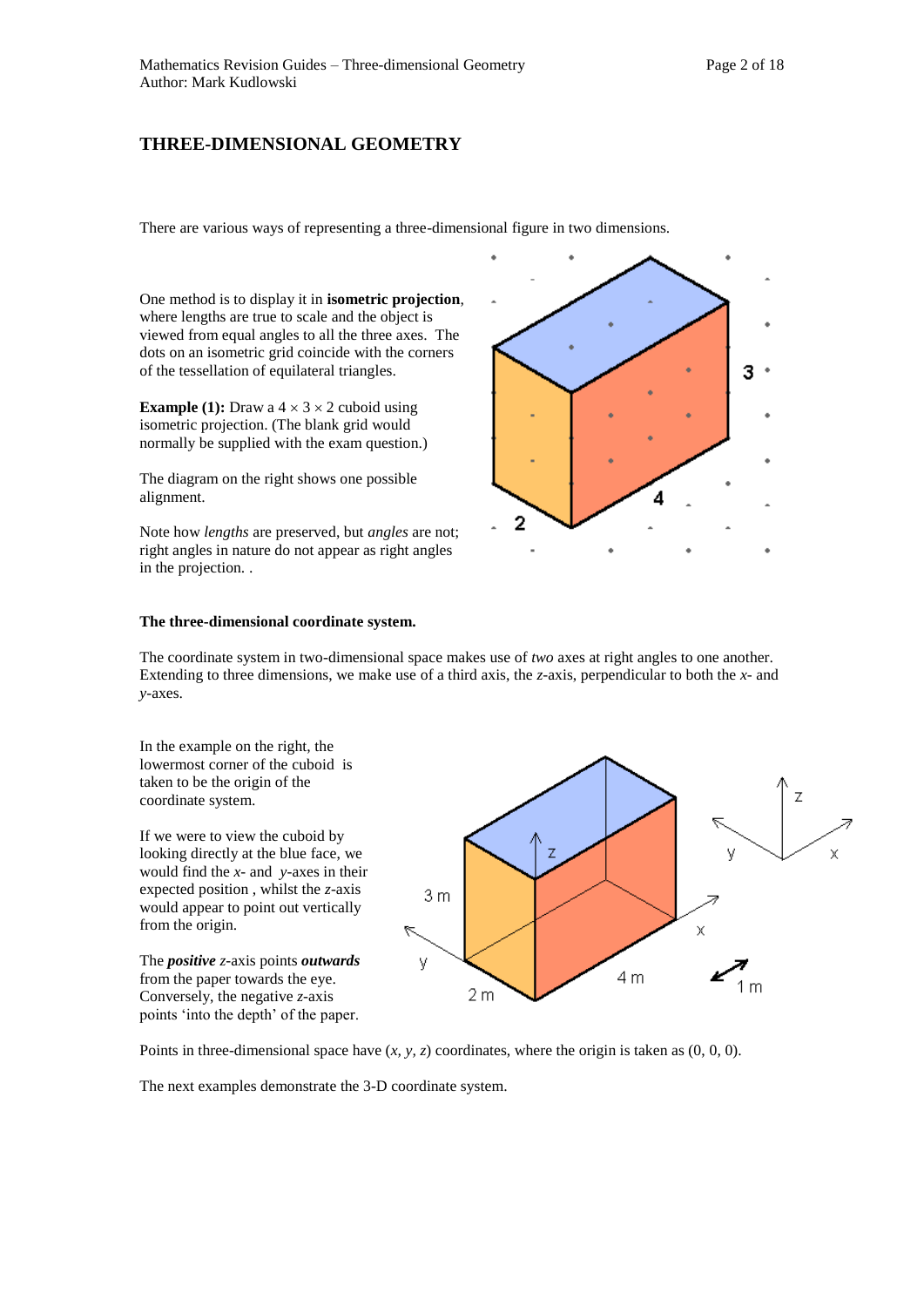**Example (2):** Find the coordinates of the vertices  $C$ ,  $F$ ,  $G$  and  $H$  of the cuboid shown below.



We begin by finding the coordinates of *C*. All the faces of a cuboid are rectangles, so *DC* is parallel to *AB*, and *BC* to *AD*.

Since *BC* and *AD* are parallel, and *D* is a translationof *A* by 2 units in the *y-*direction, *C* is a translation of  $B(4, 0, 0)$  by the same distance.

Hence the coordinates of *C* are  $(4, 2, 0)$  – the *y*-coordinate of *B* is increased by 2.

We could have applied a similar argument to sides *DC* and *AB***:**

*DC* and *AB* are parallel, and *B* is a translationof *A* by 4 units in the *x-*direction, *C* is a translation of *D* (0, 2, 0) by the same distance.

Hence the coordinates of *C* are  $(4, 2, 0)$  – the *x*-coordinate of *D* is increased by 4.

The next step is to find the coordinates of points *F*, G and *H*. The points *A* and *E* provide the necessary reference here - point *E* (0, 0, 3) being a translation of *A* (0, 0, 0) by 3 units in the *z-*direction.

Since *BF* is parallel to *AE*, it follows that *F* is also a translation of *B* by 3 units in the *z-*direction. The coordinates of *F* are  $(4, 0, 3)$  – the *z*-coordinate of *B* is increased by 3.

We can apply the same reasoning to find the coordinates of *G* from *C*, and *H* from *D***.** For the sake of completeness, *G* has coordinates (4, 2, 3) and *H* has coordinates (0, 2, 3).

See the completed diagram on the next page.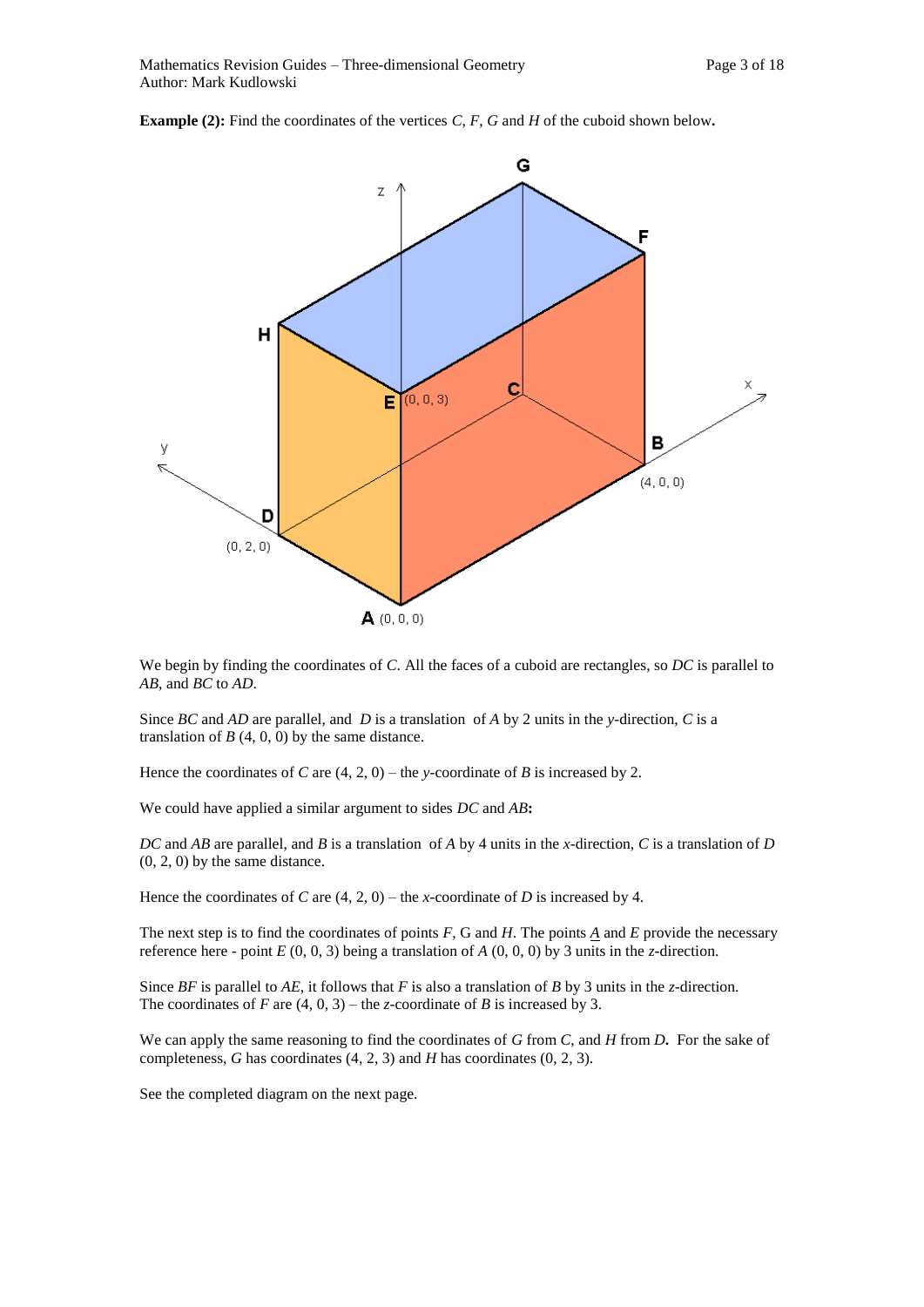

Notice the pattern in the coordinates of each face of the cuboid:

All the points on the front face *ABFE* (in red) have their *y-*coordinate fixed at zero. (On the hidden rear face *DCGH*, all points have *y-*coordinates of 2).

All the points on the side face *AEHD* (in gold) have their *x-*coordinate fixed at zero. (On the hidden opposite side face *BFGC*, all points have *x-*coordinates of 4)

All the points on the top face *EFGH* (in blue) have their *z-*coordinate fixed at 3. (On the hidden bottom face *ABCD*, all points have *z-*coordinates of 0).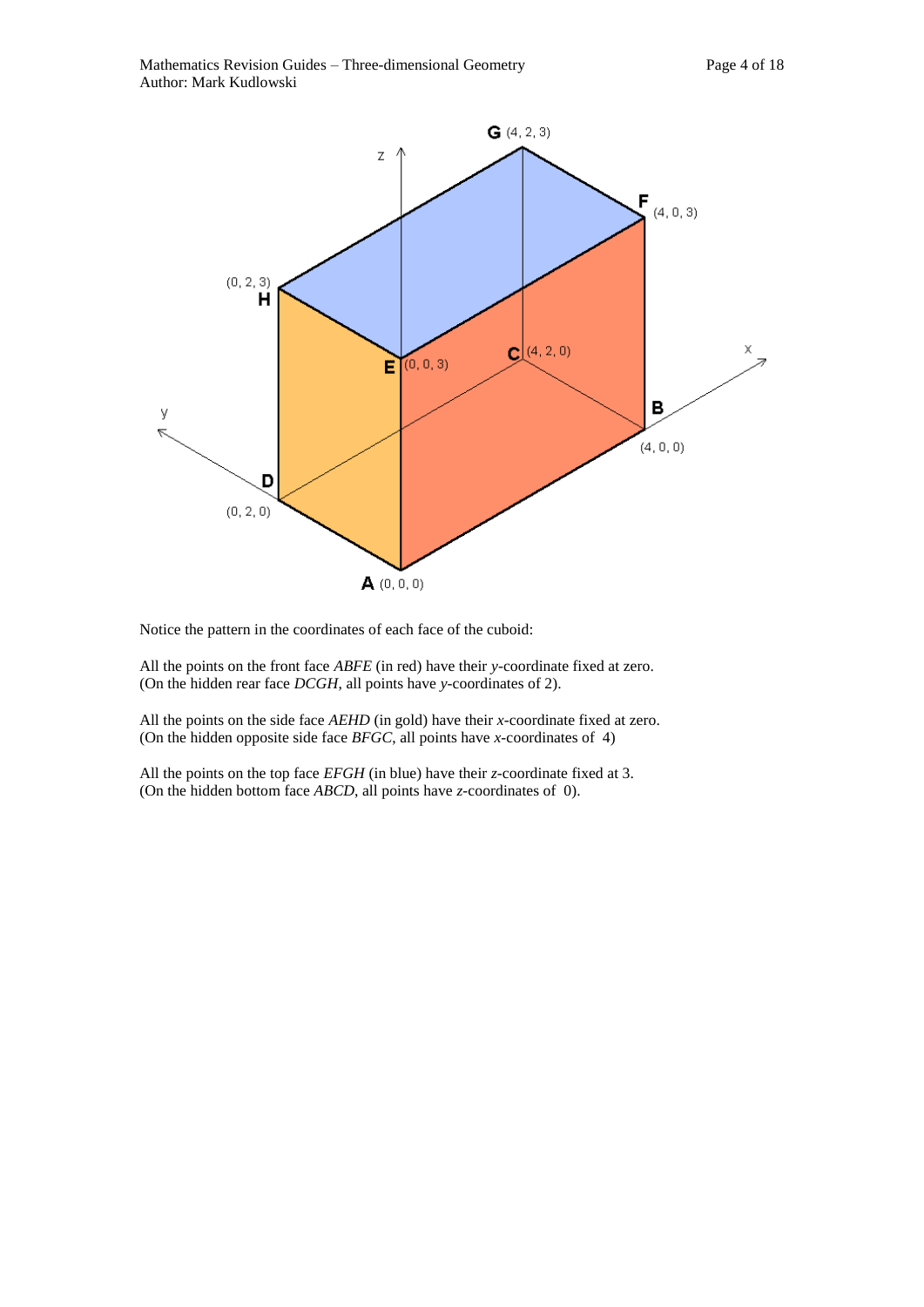The isometric view of the cuboid in the last example displayed three faces in one diagram, from one particular angle.

The idea of the orthographic projection method is to view the cuboid from three different angles – giving varying views, i.e. the front elevation, the side elevation and the plan. .

**Example (3):** Draw the front elevation, side elevation and plan of the cuboid in Example (2).

In the **front elevation**, the eye is looking directly at the front of the cuboid (red), with the *y-*axis foreshortened to a point.

In the **side elevation**, the eye is looking at the visible side of the cuboid (gold), with the *x-*axis now 'invisible'.

Finally, in the **plan,** the eye is looking at the cuboid from above (blue). Here it is the turn of the *z-*axis to become foreshortened out of view.



н Z D  $(0, 2, 0)$  $(0, 0, 0)$ SIDE ELEVATION

 $(0, 0, 3)$ 

 $(0, 2, 3)$ 

The coordinates of each point have been given here to match with the isometric projection, but again this detail is not needed in exams.

Notice how point *E* appears in all the projections, but point *C* in none.

This example was rather boring, to say the least, but the next one is a bit more interesting.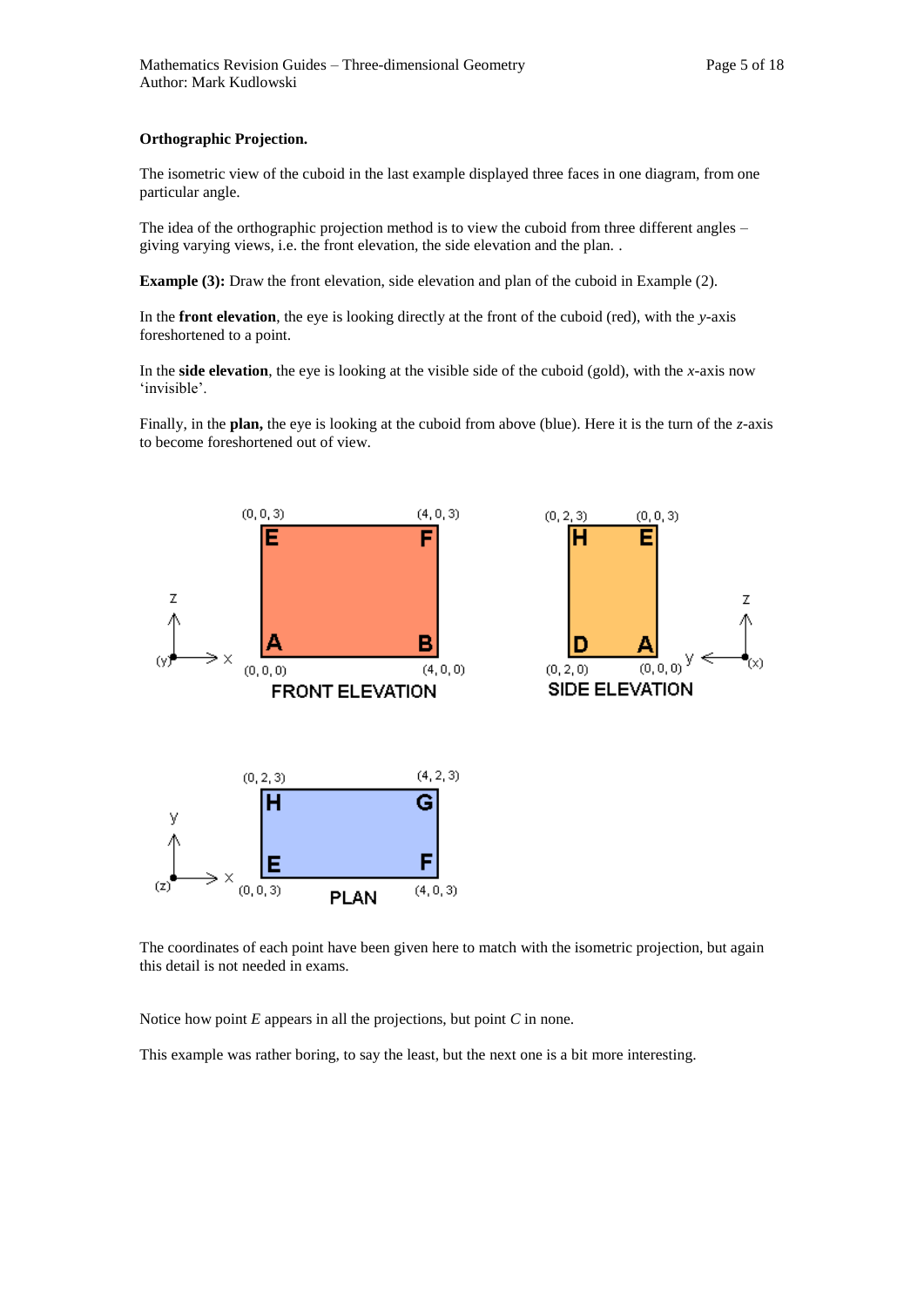**Example (4):** Study the isometric projections of the house, and use the diagrams to construct orthographic projections of the house.

Although the figure of the house is more complex than the earlier example, the same ideas apply when it comes to drawing the orthographic projections.

Again, the eye is looking 'face-on' for the front elevation (in red), 'side-on' for the side elevation (in gold), and from 'up above' for the plan (in blue).

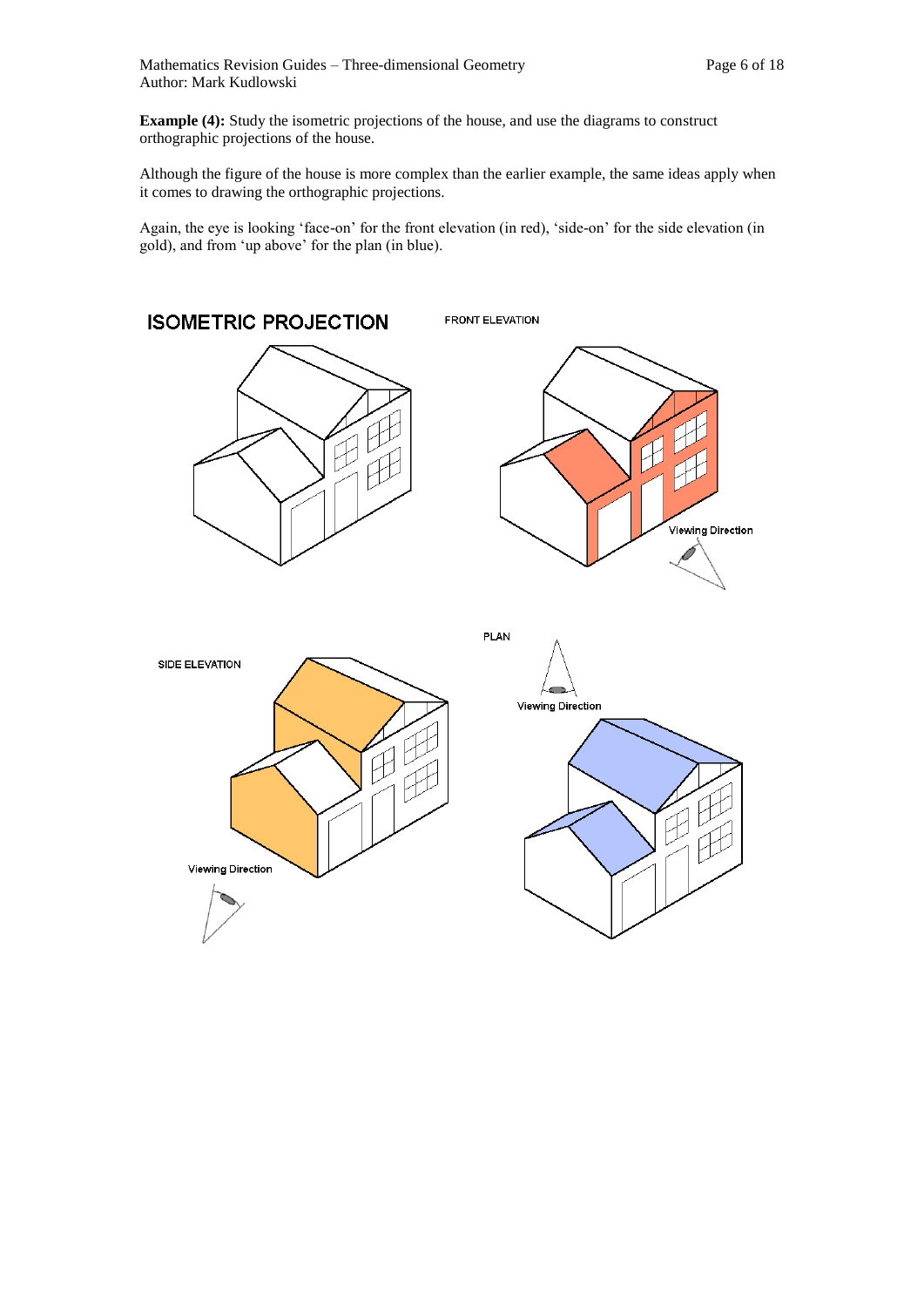The orthographic projections of the house are shown below.





**FRONT ELEVATION** 



SIDE ELEVATION



Notice how some features, i.e. the roofs, are visible on more than one projection.

For instance, the front garage roof is visible on both the plan and the front elevation, and the left side house roof on both the plan and the side elevation.

Notice also how there is no visible sense of 'depth' through perspective.

Thus, on the plan, there is no way of seeing that the main roof is on a higher level than the garage roof, for example.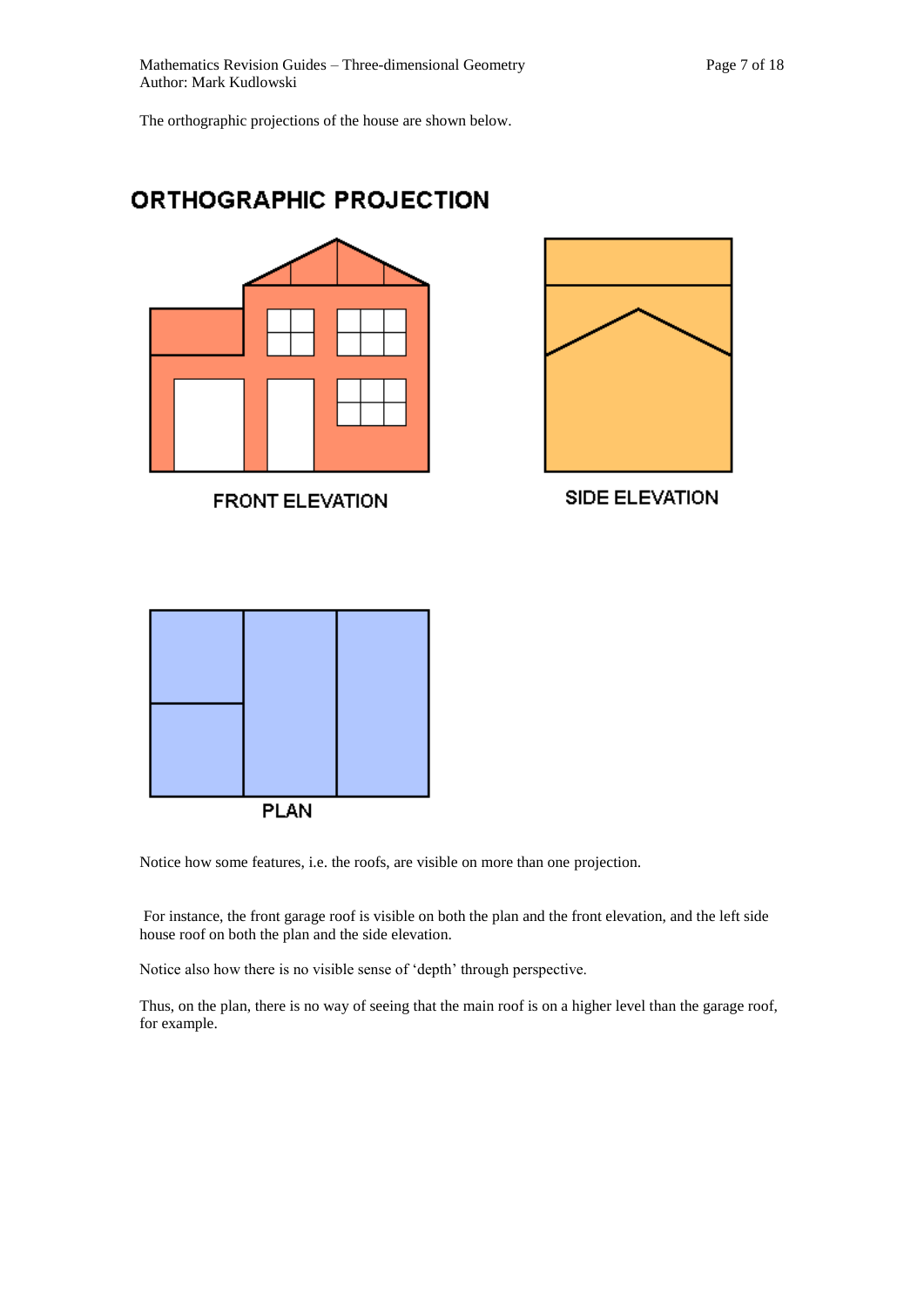Mathematics Revision Guides – Three-dimensional Geometry Page 8 of 18 Author: Mark Kudlowski

Examination questions on projections will usually be restricted to simpler arrangements of cubes, as in the next example.

**Example (5):** The figure on the right is composed entirely of unit cubes, and shown in isometric projection.

Draw the front elevation, side elevation and plan of the figure. (An exam question would generally be accompanied by a square grid.)

The diagrams below show the parts of the figure in view for each particular viewing angle.

The eye is looking 'face-on' for the front elevation (in red), 'side-on' for the side elevation (in gold), and from 'up above' for the plan (in blue).



The orthographic projections of the figure are shown on the right.

Notice again how there is no visible sense of 'depth' through perspective.



**FRONT ELEVATION** 



SIDE ELEVATION

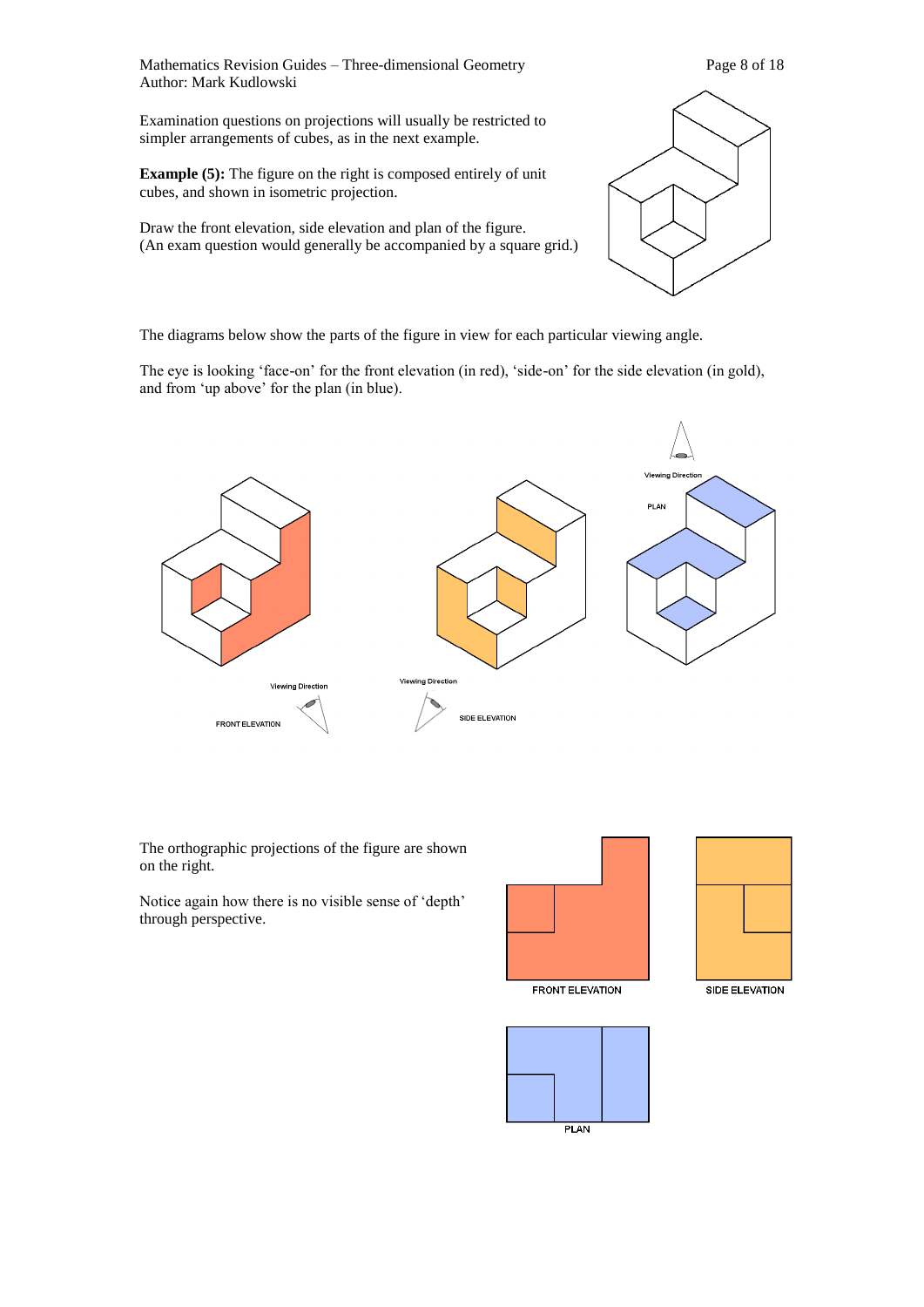Several methods in two-dimensional geometry can be extended to three dimensions.

#### **Midpoint of a line in three dimensions.**

If a point *P* has coordinates  $(x_1, y_1, z_1)$  and a point *Q* has coordinates  $(x_2, y_2, z_2)$ , then the midpoint of the line *PQ* has the coordinates

$$
(x_{\rm m}, y_{\rm m}, z_{\rm m}) = (\frac{x_1 + x_2}{2}, \frac{y_1 + y_2}{2}, \frac{z_1 + z_2}{2})
$$



**Example (6):** Find the coordinates of the midpoints of i) side *GH*; ii) side *FG*; iii) diagonal *DF* of the cuboid shown above.

i) Since *G* has coordinates of (4, 2, 3) and *H* has coordinates of (0, 2, 3), the midpoint's coordinates are J Ј  $\left(\frac{4+0}{2}, \frac{2+2}{2}, \frac{3+3}{2}\right)$ L  $(4+0 2+2 3+$ 2  $\frac{3+3}{2}$ 2  $\frac{2+2}{2}$ 2  $\frac{4+0}{1}$ ,  $\frac{2+2}{1}$ ,  $\frac{3+3}{1}$ , or  $(2, 2, 3)$ .

ii) Similarly, the midpoint of the line joining  $F(4, 0, 3)$  and  $G(4, 2, 3)$  is

$$
\left(\frac{4+4}{2}, \frac{0+2}{2}, \frac{3+3}{2}\right)
$$
, or **(4, 1, 3)**.

iii) Again, the midpoint of the line joining  $D(0, 2, 0)$  and  $F(4, 0, 3)$  is

$$
\left(\frac{0+4}{2}, \frac{2+0}{2}, \frac{0+3}{2}\right)
$$
, or **(2, 1, 1<sup>1</sup>/<sub>2</sub>)**.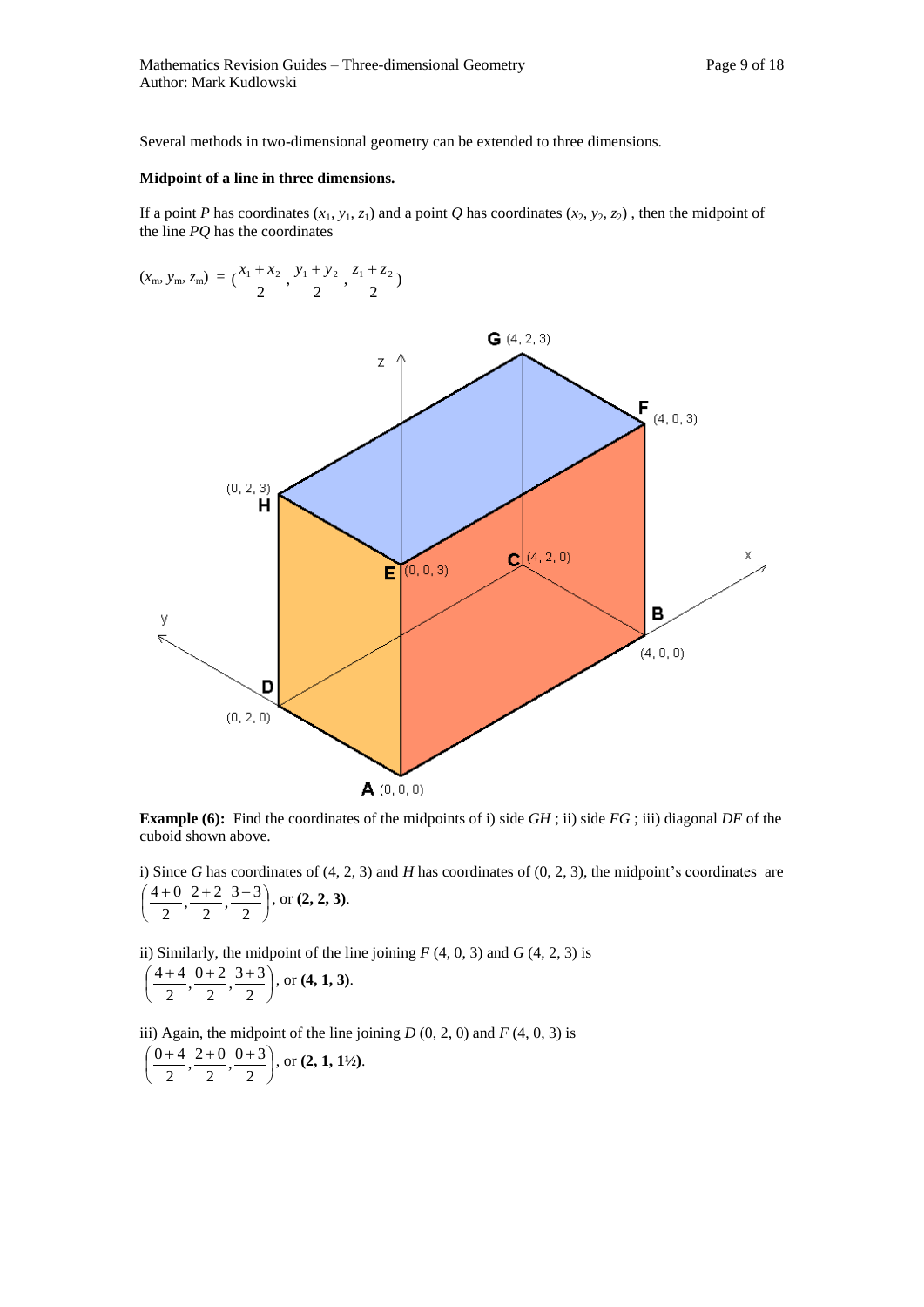#### **The distance between two points in three dimensions.**

This is another straightforward modification, still using Pythagoras' theorem.

The length of a line joining two points  $(x_1, y_1, z_1)$  and  $(x_2, y_2, z_2)$  in three-dimensional space is expressed as



**Example (7):** Find the distance between i) the points *A* and *G*; ii) the point *G* and the point *P* (6, 5, 9). i) Taking  $A(0, 0, 0)$  and  $G(4, 2, 3)$ , the length of the line joining the two points is

$$
\sqrt{(4-0)^2 + (2-0)^2 + (3-0)^2}
$$
  
or  $\sqrt{16+4+9} = \sqrt{29}$  units.

ii) Similarly, the distance between *G* (4, 2, 3) and *P* (6, 5, 9) is  $\sqrt{(6-4)^2 + (5-2)^2 + (9-3)^2}$ or  $\sqrt{4+9+36} = \sqrt{49} = 7$  units.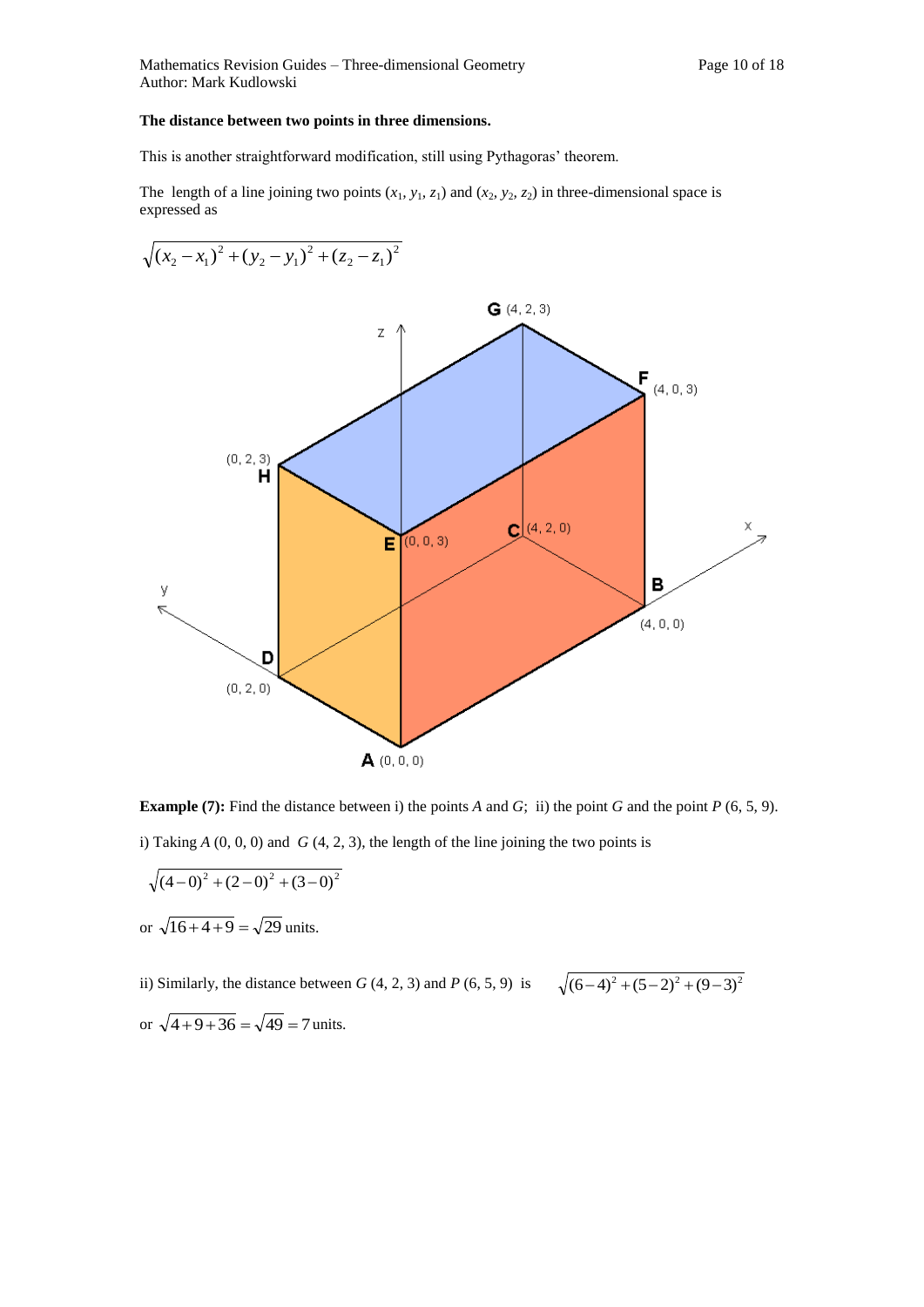Other three-dimensional problems may require more use of trigonometry for their solution.

The best way to tackle such problems is to 'pick out' appropriate right-angled triangles from the 2-D diagrams. Remember that projective distortion can make right angles look acute or obtuse !

#### **Example (8).**



A cuboidal room is 4.2 metres long, 2.7 metres wide and 2.4 metres high. (See Fig. 1)

Find:

i) the distance *AC*, and the angle between *AC* and the floor of the room, *ABFE*.

ii) the diagonal distance, *AG*, between the opposite corners *A* and *G*.

iii) the angle *GAF* between *AG* and the floor *ABFE*.

i) As Fig. 2 shows, the distance *AC* can be calculated as being the hypotenuse of the right-angled triangle whose other two sides are *AB* and *BC*. The triangle is easy to find here as it is in the plane of the front face.

The distance *AC* is therefore  $\sqrt{4.2^2 + 2.4^2} = \sqrt{17.64 + 5.76} = \sqrt{23.4} = 4.837$  m, or 4.84m to 3 s.f. The angle, *CAB* or *x°*, can be found by the formula 4.2  $\tan x^{\circ} = \frac{2.4}{1.2}$  giving  $x = 29.7$  °.

ii) To find the diagonal distance between the two corners *A* and *G* as per Fig.3, we need to pick out the right-angled triangle *AFG*, where the right angle appears obtuse due to perspective.

We apply Pythagoras twice here. Firstly, the distance *AF* (the floor diagonal) can be worked out as the hypotenuse of the right-angled triangle whose other two sides are *AB* and *BF*.

The distance *AF* is therefore  $\sqrt{4.2^2 + 2.7^2} = \sqrt{17.64 + 7.29} = \sqrt{24.93}$  m. (Leave this result as a surd, since it will only need to be squared again in the next stage.)

Applying Pythagoras again, we use the squares of the distances *AF* and *FG***.**

$$
AG = \sqrt{24.93 + 2.4^2} = \sqrt{24.93 + 5.76} = \sqrt{30.69} \text{ m, or } 5.54 \text{ m to } 3 \text{ s.f.}
$$

iii) The angle *GAF* or *x°*, can be found by the formula 24.93  $\tan x^{\circ} = \frac{2.4}{\sqrt{2\pi}}$  giving  $x = 25.7^{\circ}$ .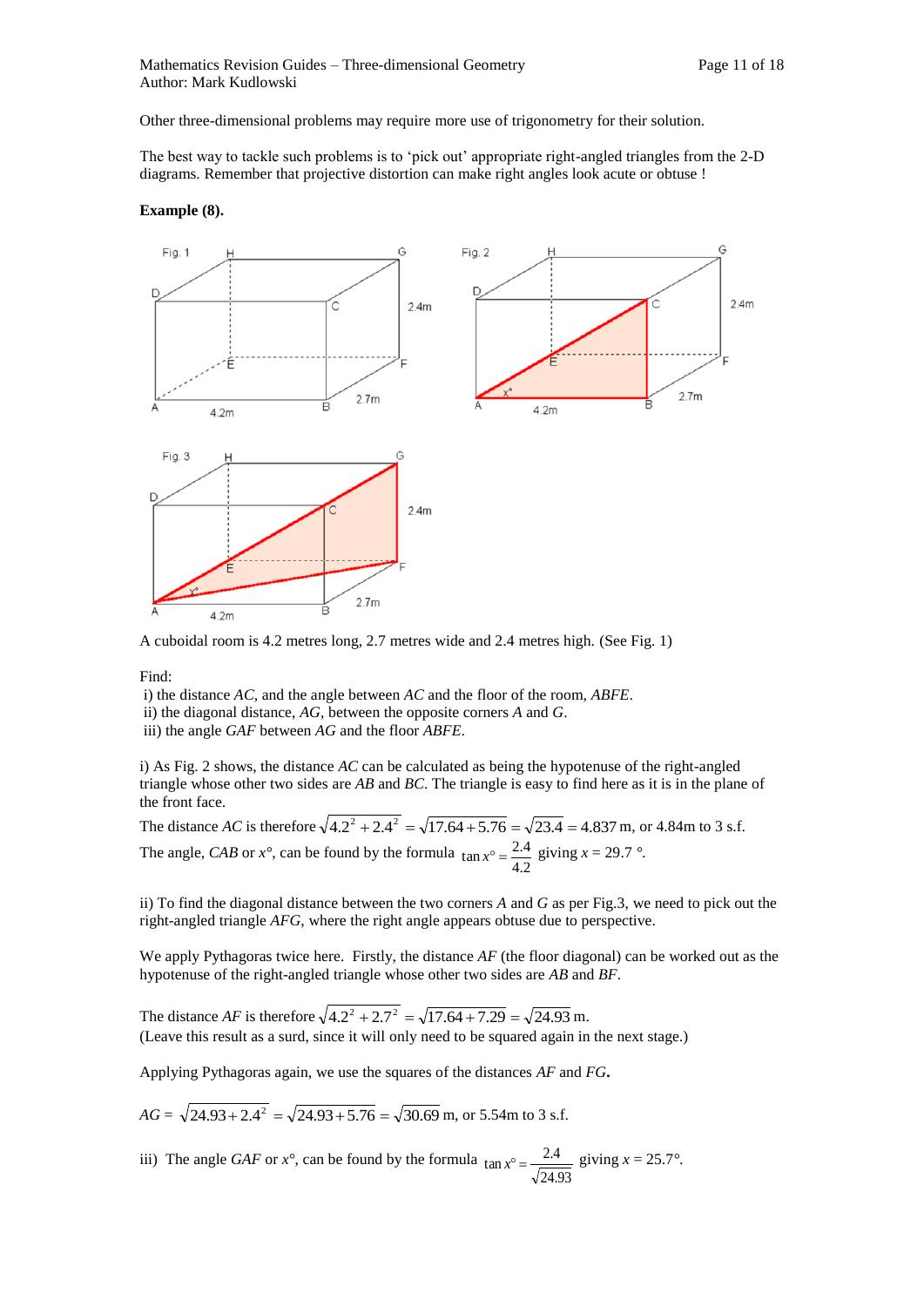**Example (8a):** Calculate the angles of the triangle *AFH* in the cuboid from Example (8).

This calls for the use of the sine and cosine rules in three dimensions.

Firstly, we find the side lengths by Pythagoras:

$$
AF = \sqrt{4.2^2 + 2.7^2} = \sqrt{17.64 + 7.29} = \sqrt{24.93} \text{ m.}
$$
  
\n
$$
AH = \sqrt{2.4^2 + 2.7^2} = \sqrt{5.76 + 7.29} = \sqrt{13.05} \text{ m.}
$$
  
\n
$$
FH = \sqrt{2.4^2 + 4.2^2} = \sqrt{5.76 + 17.64} = \sqrt{23.40} \text{ m.}
$$

Using the convention of lower-case letters for sides and upper-case letters for angles, we label the triangle *AFH* as per the diagram below (leaving side lengths in exact form), and then substitute into the cosine formula.



We will find the angle opposite the longest side first (to take care of a possible obtuse angle),

$$
\cos H = \frac{a^2 + f^2 - h^2}{2af}
$$
, or  $\frac{23.40 + 13.05 - 24.93}{2\sqrt{23.40}\sqrt{13.05}}$ , or 0.3296, thus  $H = 70.8^\circ$  to 1 d.p.

(Keep the more accurate value of 70.75° for future working)



Next, we can find angle *A* using the sine rule:

$$
\sin A = \frac{a \sin H}{h} = \frac{\sqrt{23.40} \sin 70.75^{\circ}}{\sqrt{24.93}} = 0.9147
$$
, and thus  $A = 66.2^{\circ}$  to 1 d.p. Only the acute

angle is valid here, as it is smaller than angle *H*. (We will keep the more accurate value of 66.16°)

To find *F***,** we subtract the sum of *A* and *H* from 180°, so  $F = 180 - (70.75 + 66.16)$ ° = 43.1° to 1 d.p.

The angles of triangle *AFH* are **70.8°, 66.2° and 43.1°** to 1 d.p.

(Rounding issues have given an angle sum of 180.1°).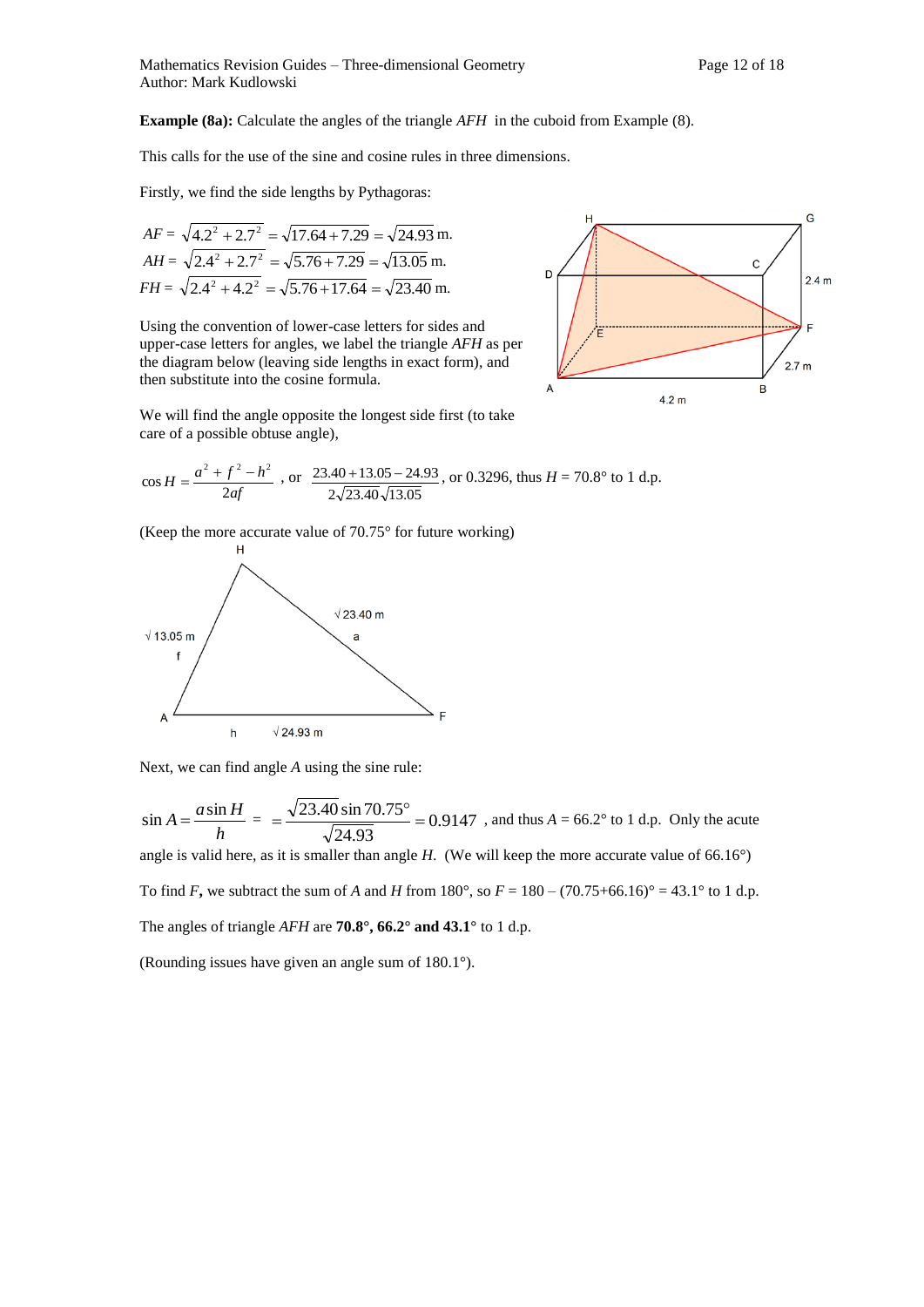In Example (8), we calculated the distance between the diagonally opposite corners **A** and **G** of the cuboid by applying Pythagoras' theorem twice.



Let *a*, *b* and *c* be the linear dimensions of the cuboid, and *d* the diagonal between the opposite corners. The length of the diagonal *d* can be calculated in one step by adapting Pythagoras' theorem as

 $d^{2} = a^{2} + b^{2} + c^{2}$ , or taking square roots,  $d = \sqrt{a^{2} + b^{2} + c^{2}}$ .

Hence the length of the diagonal  $AG = \sqrt{4.2^2 + 2.7^2 + 2.4^2} = \sqrt{30.69} = 5.54$  m to 3 s.f.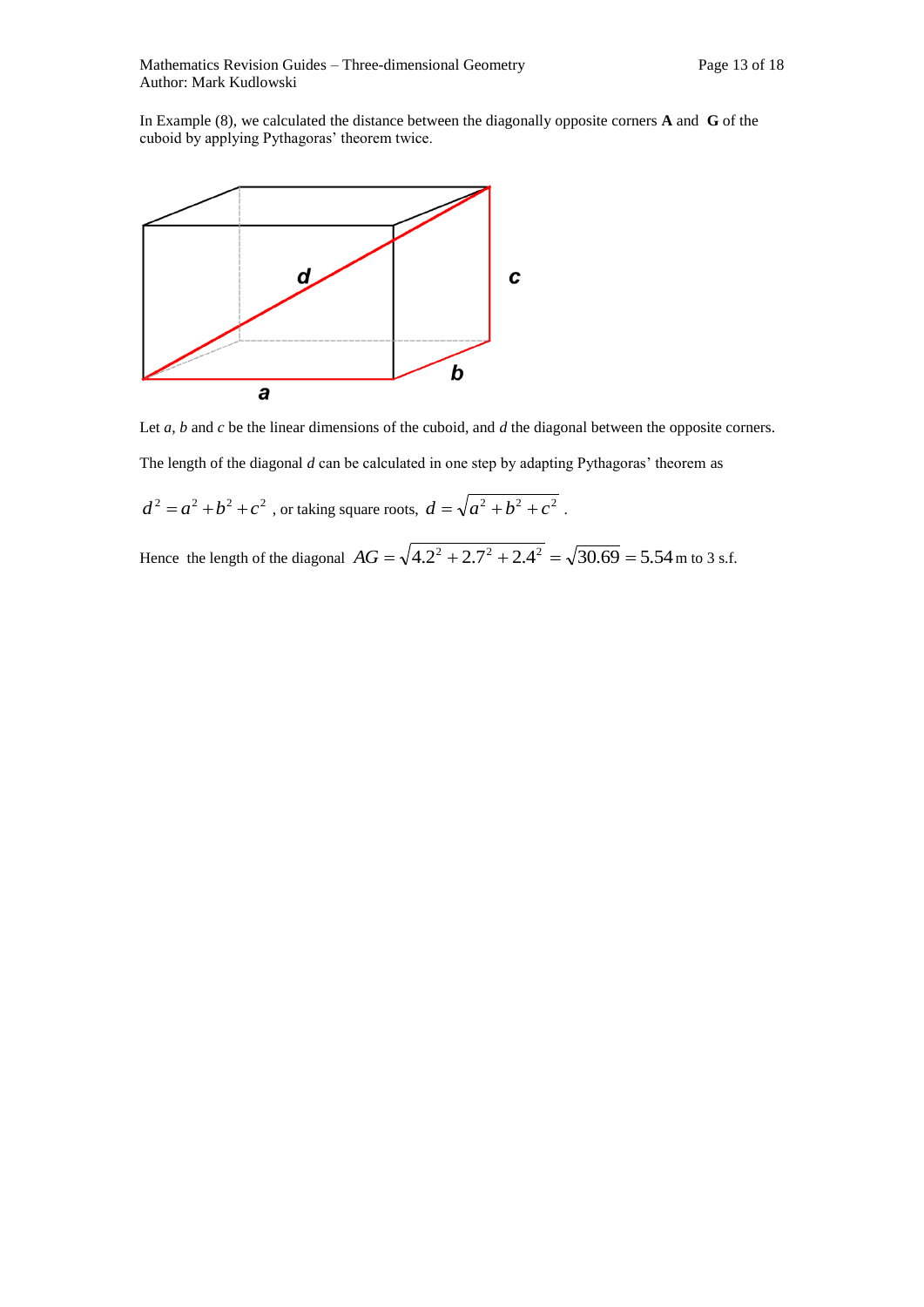**Example (9):** Find the longest diagonals of the following cuboids:

i) Total surface area 216 cm<sup>2</sup>, volume 140 cm<sup>3</sup>, height 2 cm. ii) Total surface area  $100 \text{ cm}^2$ , volume  $40 \text{ cm}^3$ , height  $2 \text{ cm}$ .

Recall the formulae:

Volume of cuboid =  $abc$  where  $a$ ,  $b$  and  $c$  are the length, depth and height. Surface area of cuboid =  $2(ab + ac + bc)$ ; again *a*, *b* and *c* are the length, depth and height.

i) The height of the cuboid,  $c = 2 \text{ cm}$ , so  $abc = 2ab = 140 \rightarrow ab = 70$ .

Also, the surface area formula  $2(ab + ac + bc)$  can be rewritten as  $2(ab + (a + b)c)$ .

Substituting *c* = 2 gives us  $2(ab + 2(a + b)) = 216 \rightarrow ab + 2(a + b) = 108$ . As  $ab = 70$ ,  $2(a + b) = 38 \rightarrow a + b = 19$ .

The length *a* and depth *b* must therefore have a product of 70 and a sum of 19, bringing to mind factorisation of quadratic expressions.

Hence *a* and *b* are 14 cm and 5 cm. (order does not matter).



The dimensions of the cuboid are  $14 \text{ cm} \times 5 \text{ cm} \times 2 \text{ cm}$ , and the longest diagonal is

$$
d = \sqrt{a^2 + b^2 + c^2} = \sqrt{196 + 25 + 4} = \sqrt{225} \text{ cm} = 15 \text{ cm}.
$$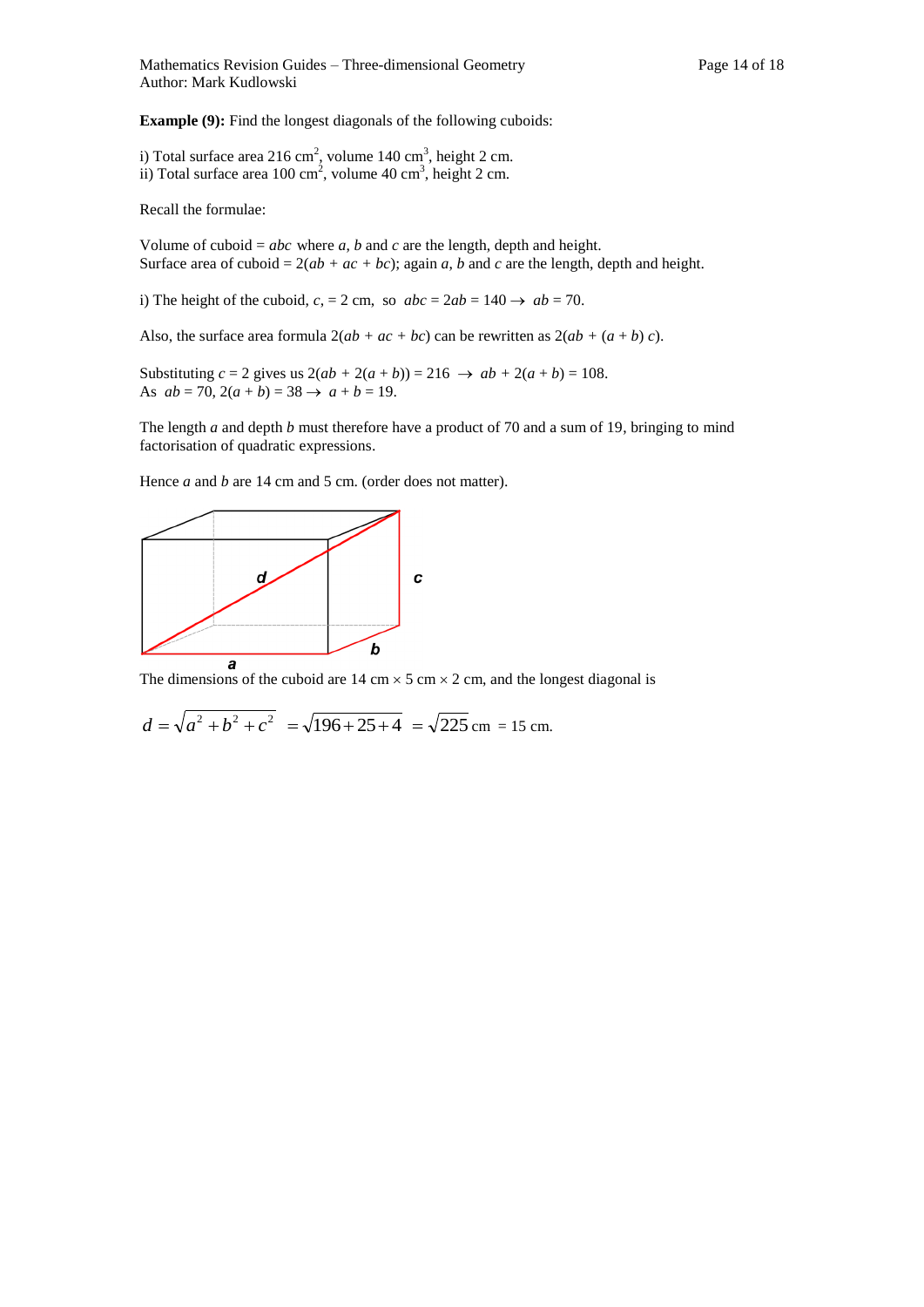ii) The height of the cuboid,  $c = 2 \text{ cm}$ , so  $abc = 2ab = 40 \rightarrow ab = 20$ . Substitute  $c = 2$  into the surface area formula:  $2(ab + 2(a + b)) = 100 \rightarrow ab + 2(a + b) = 50$ . As  $ab = 20$ ,  $2(a + b) = 30 \rightarrow a + b = 15$ .

The length *a* and depth *b* must therefore have a product of 20 and a sum of 15, but unfortunately there is no integer pair satisfying the conditions, recalling the case of a quadratic expression that cannot be factorised.

There are two possible methods of finding the long diagonal:

#### **1) By linear / quadratic simultaneous equations**

We could form a pair of simultaneous equations by substitution :

$$
ab = 20
$$
;  $a + b = 15$ 

Substituting *a*  $b = \frac{20}{15}$  into the second equation we have  $a + \frac{20}{15} = 15$  $a + \frac{20}{a} = 15 \rightarrow a^2 + 20 = 15a$ 

 $\rightarrow$   $a^2 - 15a + 20 = 0$ . Using the general quadratic formula, we have the solutions of

$$
a = \frac{15 \pm \sqrt{225 - 80}}{2}
$$
  $\therefore a = \frac{15 \pm \sqrt{145}}{2}$ . Thus  $a = 13.52$  and  $b = 1.48$  or  $a = 1.48$  and  $b = 13.52$ .

As *c* = 2 cm, the longest diagonal of the cuboid is  $d = \sqrt{a^2 + b^2 + c^2} = \sqrt{13.52^2 + 1.48^2 + 2^2}$ , or 13.7 cm to 1 decimal place.

#### **2**) By using quadratic identity  $(a + b)^2 = a^2 + 2ab + b^2$

The question only asks for the length of the longest diagonal, without needing to find the actual height *a* or depth *b* at all, but only the sum of their squares. Instead we use the quadratic identity

 $(a + b)^2 = a^2 + 2ab + b^2$  and rearrange it into the form  $a^2 + b^2 = (a + b)^2 - 2ab$ .

Substituting  $a + b = 15$  and  $ab = 20$ , we have  $a^2 + b^2 = 15^2 - (2 \times 20) = 185$ .

As  $c = 2$  cm, the longest diagonal of the cuboid is  $d = \sqrt{a^2 + b^2 + c^2} = \sqrt{185 + 4} = \sqrt{189}$  cm, or 13.7 cm to 1 decimal place.

Method (2) has the advantage of giving the answer in an exact form more easily.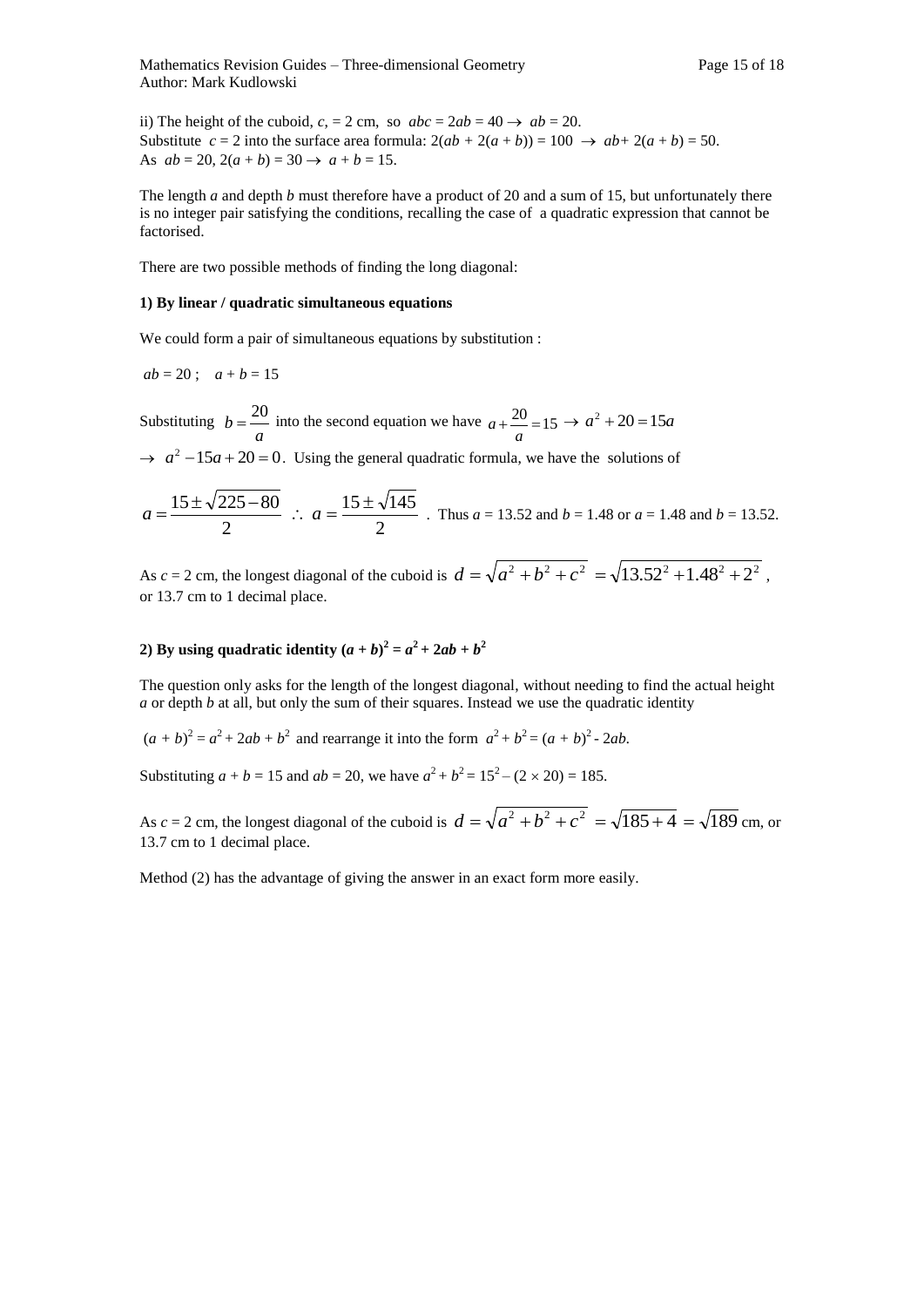#### **Example (10).**



The diagrams above are of a pyramid with a square base of side 6cm, and a slant height, *VB*, of 10cm. The vertex of the pyramid, *V*, is directly above the centre of the base, *M*.

Find : i) the length of the diagonal of the base, *AC* ii) the height of the pyramid *VM* iii) the angle between *VB* and the base of the pyramid.

i) The distance *AC* can be calculated as being the hypotenuse of the right-angled triangle whose other two sides are *AB* and *BC*, or alternatively, the diagonal of the square *ABCD*.

The distance *AC* is therefore  $\sqrt{6^2 + 6^2} = \sqrt{72} = 8.485$  cm, or 8.49cm to 3 s.f.

ii) The height of the pyramid can be worked out by using Pythagoras on the triangle *VMB* where angle *VMB* is the right angle.

The hypotenuse of triangle *VMB*, namely *VB*, is the slant height of 10cm, and the length of side *MB* is

half that of the diagonal *AC* by symmetry, or  $\frac{\sqrt{2}}{2} = \sqrt{18}$ 2  $\frac{72}{2} = \sqrt{18}$  cm.

(Notice how we kept the working in surd form to keep accuracy.)

The vertical height, *VM*, is therefore given as  $\sqrt{100-18} = \sqrt{82} = 9.055$  cm, or 9.06cm to 3 s.f.

iii) The angle  $x^{\circ}$  between *VB* and the base of the pyramid can be worked out using any of the

trigonometric relationships:

$$
\sin x = \frac{\sqrt{82}}{10}
$$
 or  $\cos x = \frac{\sqrt{18}}{10}$  or  $\tan x = \frac{\sqrt{82}}{\sqrt{18}}$ . In each case,  $x = 64.9^{\circ}$ .

(Again, surd expressions have been used for accuracy).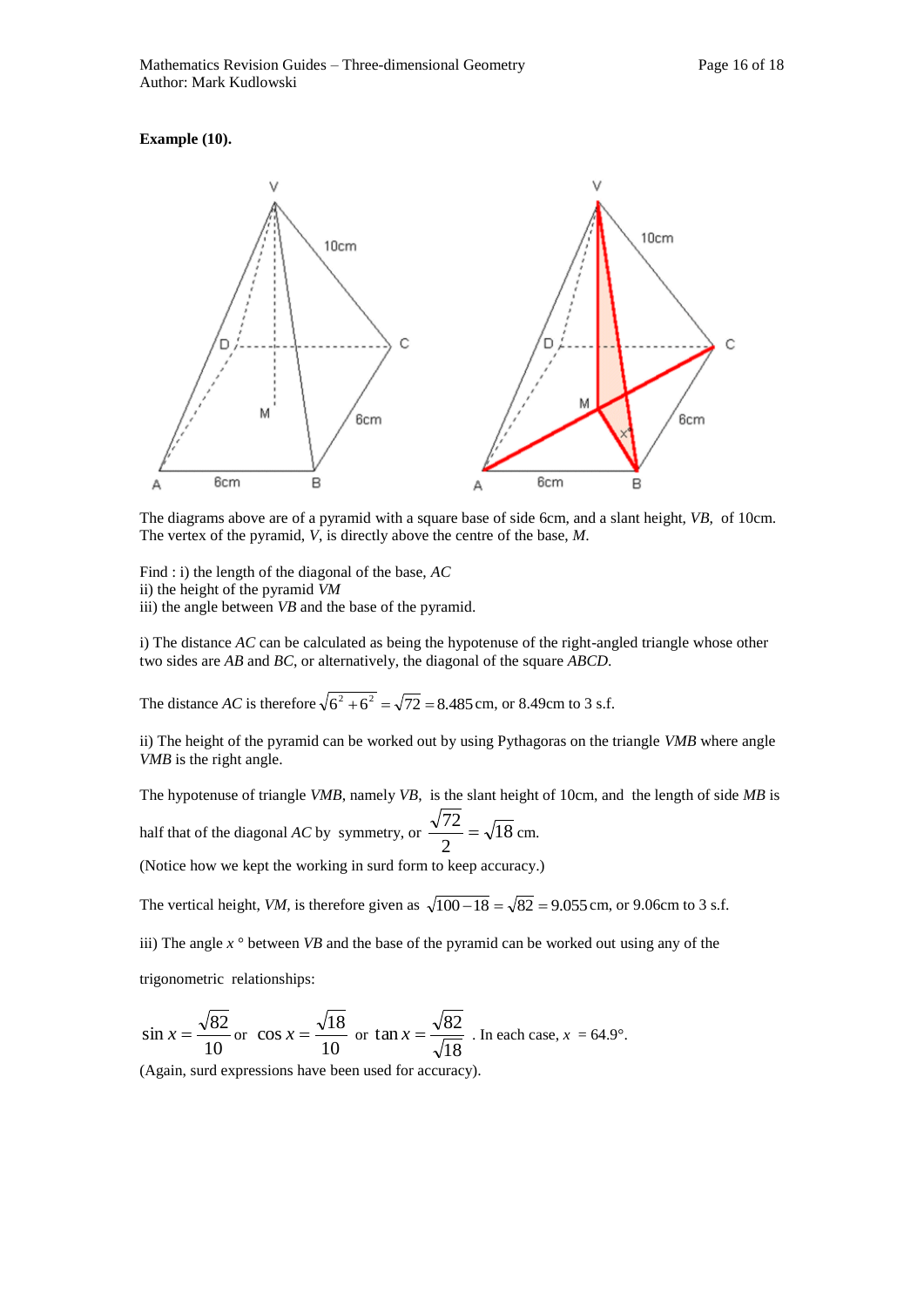Mathematics Revision Guides – Three-dimensional Geometry Page 17 of 18 Author: Mark Kudlowski

ö

B **Example (11):** A TV mast *AB* is anchored at *X* by two cables *XP* and *XQ*.  $52<sub>m</sub>$ The ground angle at  $PAO = 120^{\circ}$ . The distance *PA* from the foot of the mast *A* to the ground anchor at  $P = 208$  m. The angle of elevation of *X* from the ground anchor at  $P = 51^\circ$ . The angle of elevation of *X* from the ground anchor at  $Q = 48^\circ$ . The height *XB* from the anchor at *X* to the top of the mast at  $B = 52$  m. A 208 m  $120^\circ$ i) Find the length of the cable *PX*. 51 48° ii) Find the height *AX*, and hence the total

height of the mast, *AB*.

iii) Using the results from ii), find the length of the cable *QX*.

iv) Find the ground distance *PQ* between the cable anchors, and hence the angle *PXQ* between the cables at *X*.



Firstly we spot the two right-angled triangles *PAX* and *QAX.* 

i) 
$$
PX = \frac{208}{\cos 51^\circ} = 330.5 \text{ m.}
$$

ii)  $AX = 208 \tan 51^\circ = 256.9 \text{ m.}$ 

Hence the total height of the mast  $AB = 52 + 256.9 = 308.9$  m.



iii)  $QX = \frac{2580.5}{1000} = 345.6$ sin 48  $\frac{256.9}{2}$  =  $\circ$  $QX = \frac{256.5}{1000} = 345.6$  m.

iv) 
$$
AQ = \frac{256.9}{\tan 48^\circ} = 231.3 \text{ m}.
$$